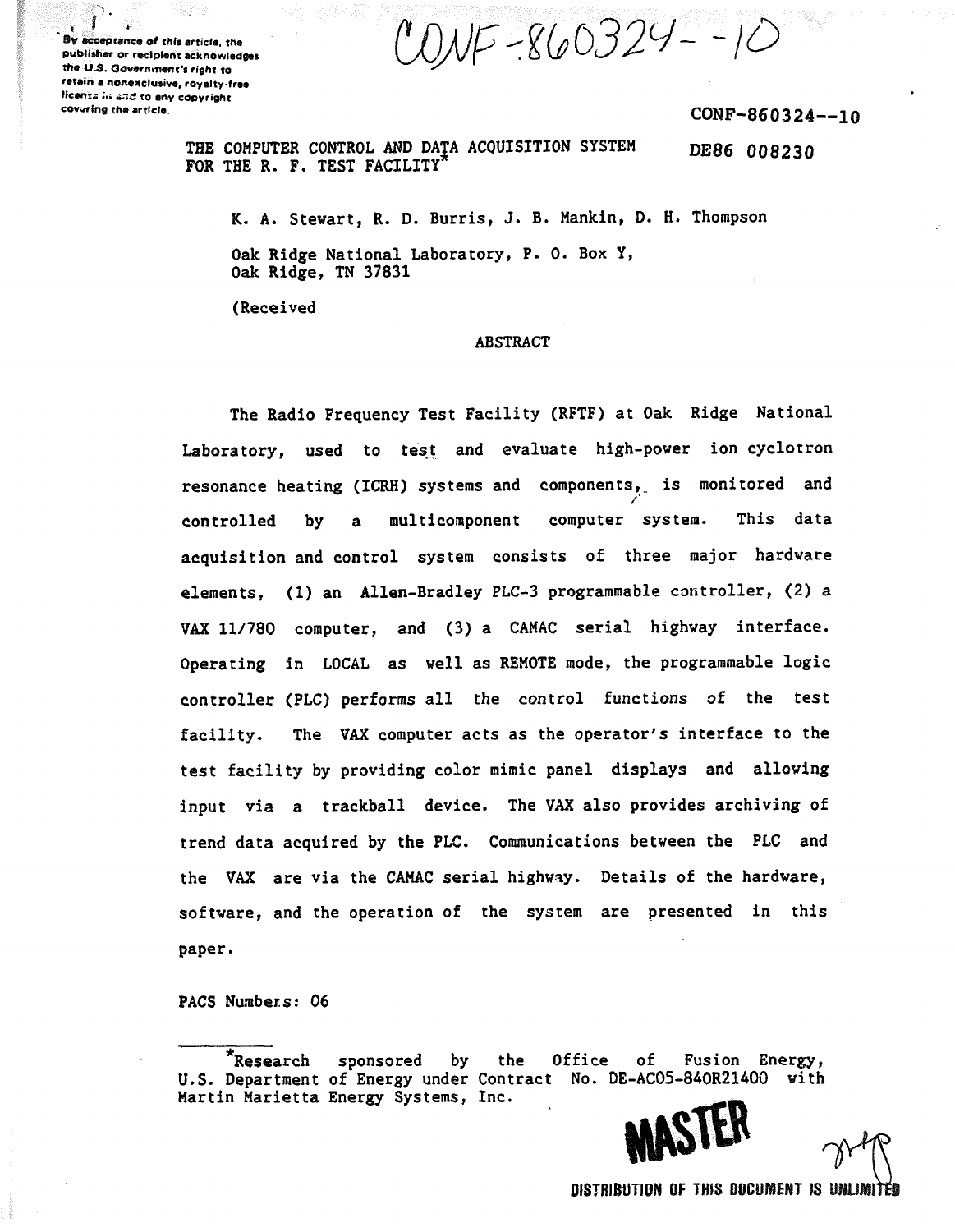### **I. INTRODUCTION**

**The radio frequency test facility (RFTF) at ORNL provides a national facility for the testing and evaluation of rf antennas and components for fusion devices. The facility consists of a vacuum vessel and two fully tested superconducting development magnets arranged in a simple mirror configuration. Fig. 1 shows a cutaway perspective of the facility. The key features of the facility are the presence of a steady-state plasma load and the availability of cw, high-power rf sources over a wide range of frequencies.<sup>1</sup> RFTF comprises several subsystems; cryogenics, vacuum vessel, magnets, interlocks, vessel pumping, electron cyclotron heating (ECH) and ion cyclotron heating (ICH) systems.**

**The control and data acquisition system for the RFTF was based on the Repeating Pneumatic Injector (RPI) control and data acquistion system developed at Oak Ridge National Laboratory (ORNL). This system required fewer modifications and was less expensive than alternative systems considered. Development time was a major factor in the decision since RFTF was to be operational within two months.**

### DISCLAIMER

**This report was prepared as an account of work sponsored by an agency of the United States Government. Neither the United States Government nor any agency thereof, nor any of their employees, makes any warranty, express or implied, or assumes any legal liability or responsibility for the accuracy, completeness, or usefulness of any information, apparatus, product, or process disclosed, or represents that its use would not infringe privately owned rights. Reference herein to any specific commercial product, process, or service by trade name, trademark, manufacturer, or otherwise does not necessarily constitute or imply its endorsement, recommendation, or favoring by the United States Government or any agency thereof. The views and opinions of authors expressed herein do not necessarily state or reflect those of the United States Government or any agency thereof.**

#### **- 2-**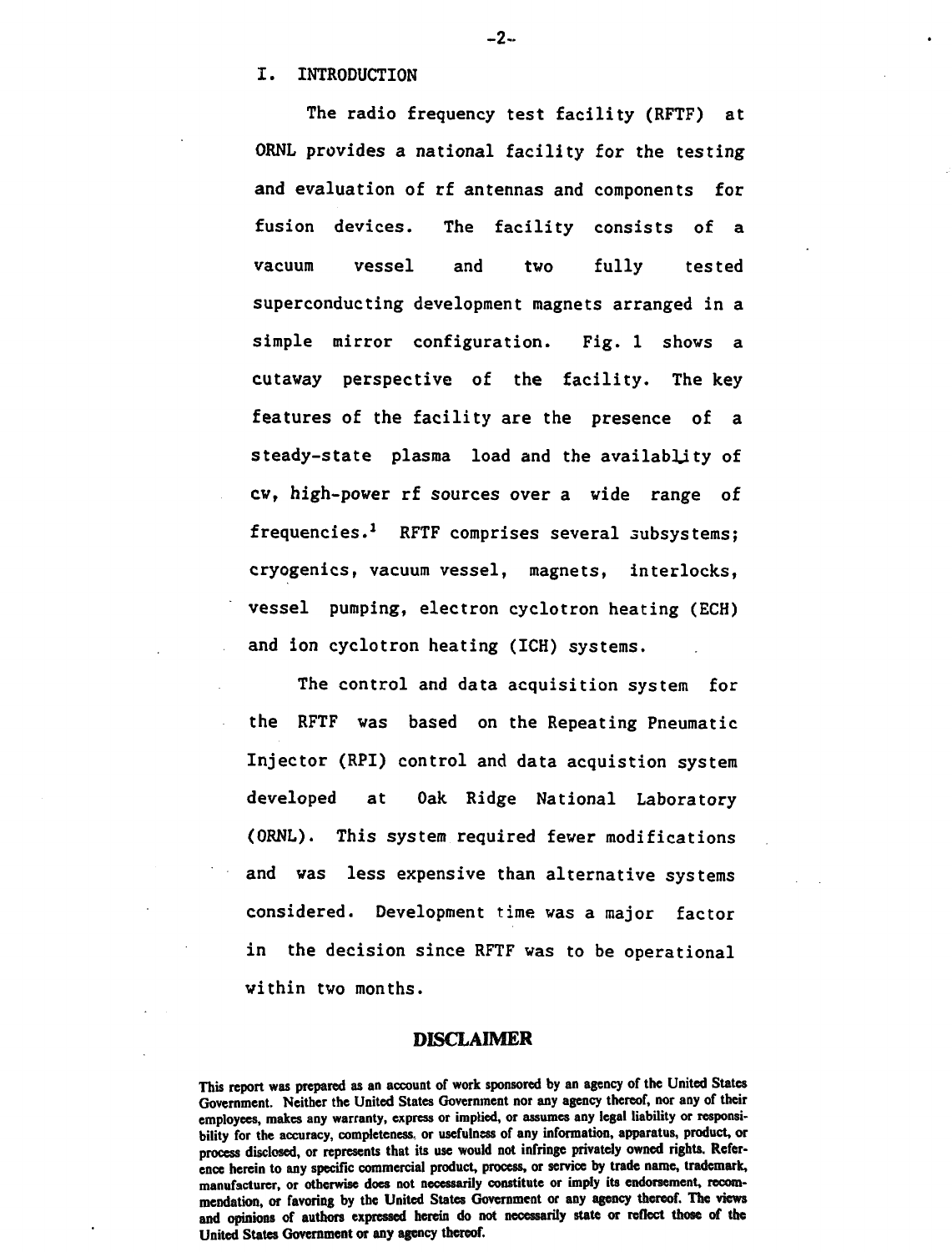**II. HARDWARE**

**The RFTF control and data acquisition system consists of three major hardware components; the programmable logic controller (PLC), the VAX computer, and the CAMAC serial highway. A block, diagram of the system is shown in Fig. 2. All the control and monitoring functions for RFTF are performed by the Allen Bradley PLC-3. The PLC is interfaced to the VAX using RS-232 devices. Local operation of the test facility is provided by a touch panel and keyboard with display at the PLC. Remote operations are provided by mimic panel displays controlled by the VAX-780.**

**A. PLC**

**The PLC is an Allen-Bradley PLC-3 with 32K bytes of memory and 5 I/O racks containing both analog and discrete modules. The PLC program is written in relay ladder logic. The PLC does virtually all the data acquisition for monitoring the state of the machine, but at present, it performs control functions such as closing valves only under operator instruction.**

**The PLC includes a GA module, an RS232 device which is programmable in BASIC. The GA module, having access to the PLC memory, can collect and format information for transmission to the VAX (via a CAMAC RS232 module, the Kinetic Systems 3340-D1B). The link between the two**

**-3-**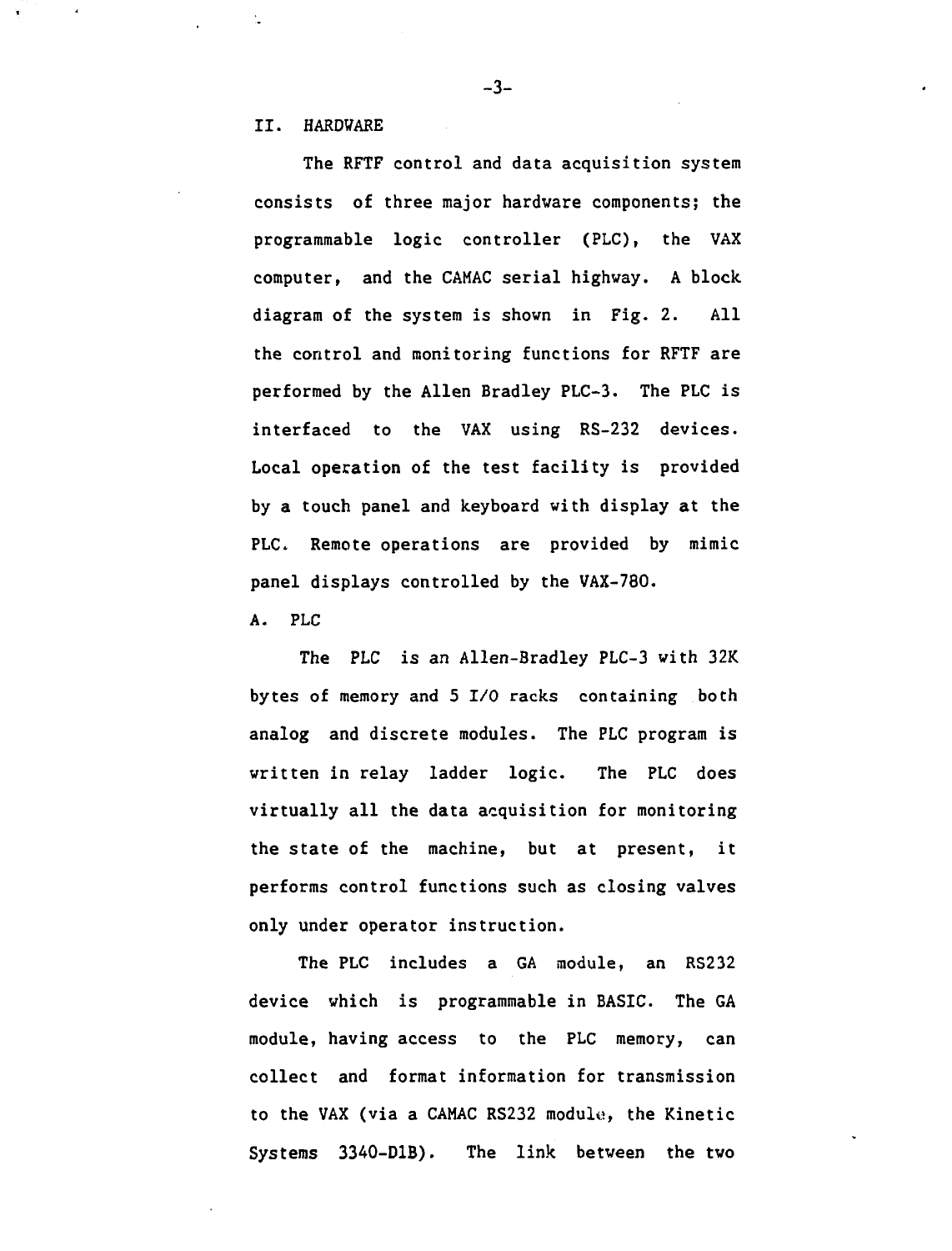**systtEj is 9600 baud; traffic uses about half the available bandwidth.**

## **B. CAMAC**

**The CAMAC component of the system consists of a byte serial highway interface connecting a CAMAC crate containing a Kinetic Systems (K.S.) 3952 L-2 crate controller, K.S. 3934 look-at-me (LAM) encoder, K.S. 3291 dataway display module, K.S. 3242 color display driver, and a K.S. 3340 communications module to the VAX computer. This highway is used for PLC to VAX communications and color graphics status display.**

**The color graphics status displays are provided by the K.S. 3242 programmable color display driver used to drive a standard raster-scan color monitor. This module produces ASCII characters as well as computer generated graphics to provide RFTF with mimic-panel displays for each subsystem. These displays can be updated at CAMAC speed (2 microseconds per character) giving a real-time effect. This module also provides a signal to drive a trackball device. The trackball, along with a push button connected to a LAM module, allows the operator to control the testing process from the workstation.**

**-4-**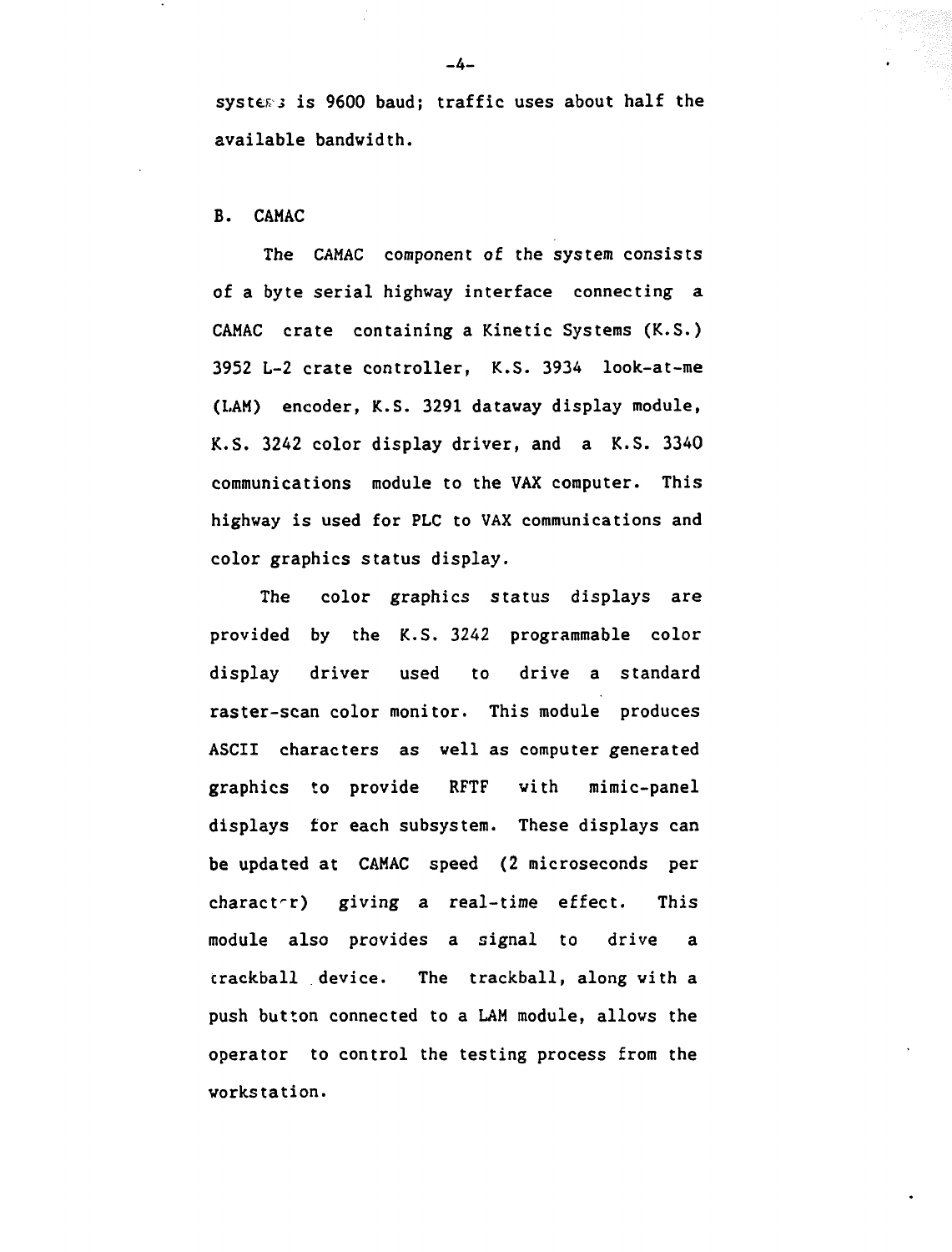**C. VAX**

 $\ddot{\star}$ 

**The third hardware component, the VAX 11/780, is a 32-bit, multitasking, timesharing machine with four HBytes of memory, 2 RL02 disk drives, one magnetic tape unit, and several terminal ports. RFTF shares this computer with other projects thoughout ORNL. The primary function of the VAX for RFTF is to allow the operator to control the testing process from a single location, remote from the testing facility, easily and quickly with minimum errors. The operator's workstation consists of a VT100 terminal, a color monitor, and a trackball with a pushbutton device.**

### **III. SOFTWARE**

**The VAX executes four software programs or tasks that monitor and control RFTF. They execute as detached tasks with all I/O directed to specific disk files or devices. These tasks communicate with one another primarily through two sharable common memory areas, RFTFSTATUS and RFTFCONTROL. Fig. 3 is a block diagram of the software architecture for RFTF.**

## **A. Communication Task**

**The communication task, COMM, handles the communications link by reading from and writing to the K.S. 3340 module. This task also dissects**

**-5-**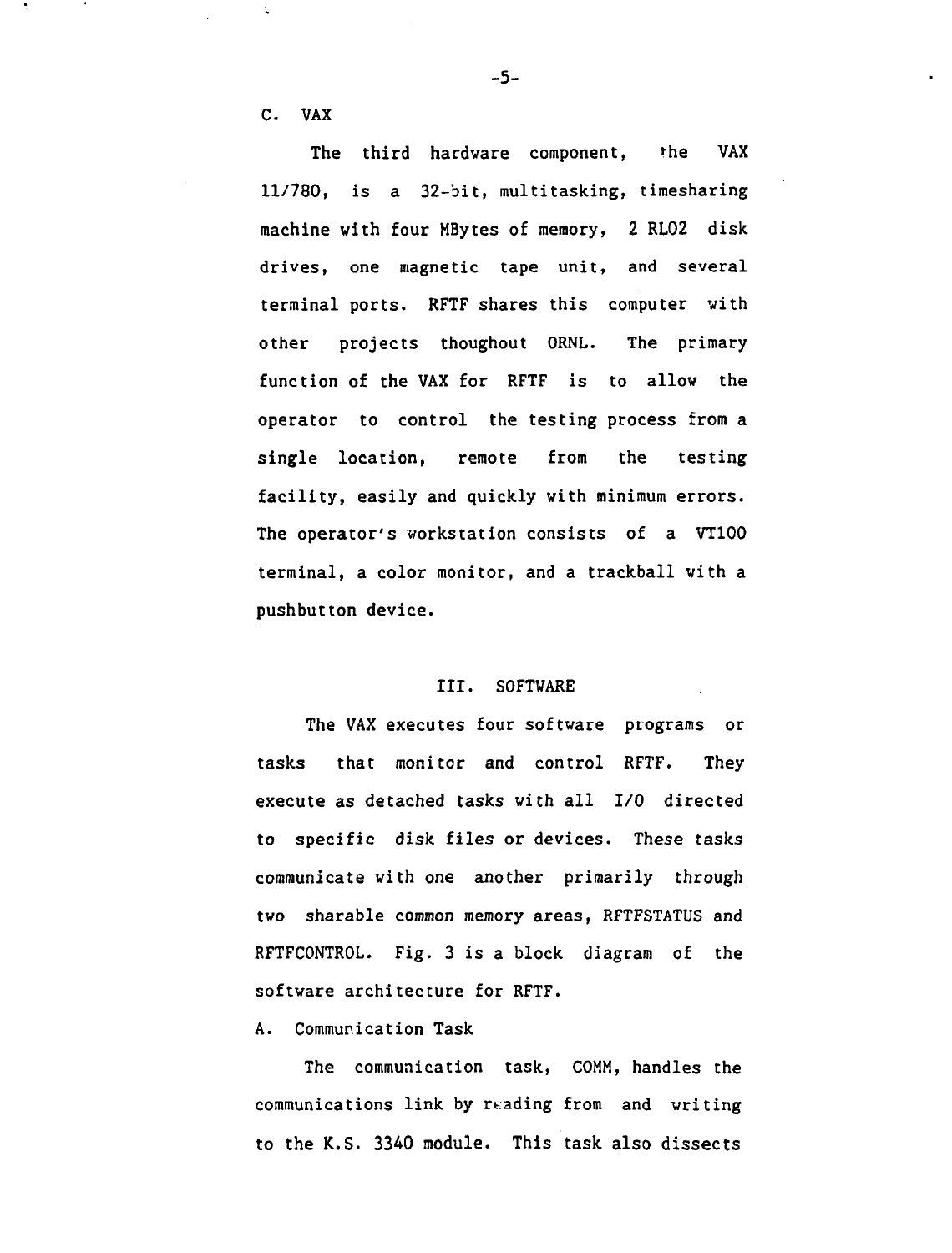**the strings received from the PLC and constructs the strings to be sent to the PLC as command requests. In the inbound case, status information received from the PLC is converted to Boolean, integers, or real form and stored in RFTFSTATUS common. This information is available to all the other VAX tasks.**

**In the outbound case, command requests entered via the control task are stored in RFTFCONTROL common. These requests are Boolean type since there is no need for integer or real data. The COMM task structures an ASCII string containing the request and writes it to the 3340 module for transmission to the PLC. The string contains two copies of the data, so that upon receipt the PLC can check validity by an exclusive-or operation on the two copies. If the PLC detects a difference in the two copies, it ignores the request.<sup>2</sup>**

**B. Mimic Task**

**It is the mimic task's responsibility to display the current information from the PLC as stored in RFTFSTATUS. The mimic task displays a choice of eight mimic panels, each representing a subsystem of RFTF. Each panel contains a one-line header with the current time, date and the title of the display. Eight push buttons on the left of each display allow the operator to**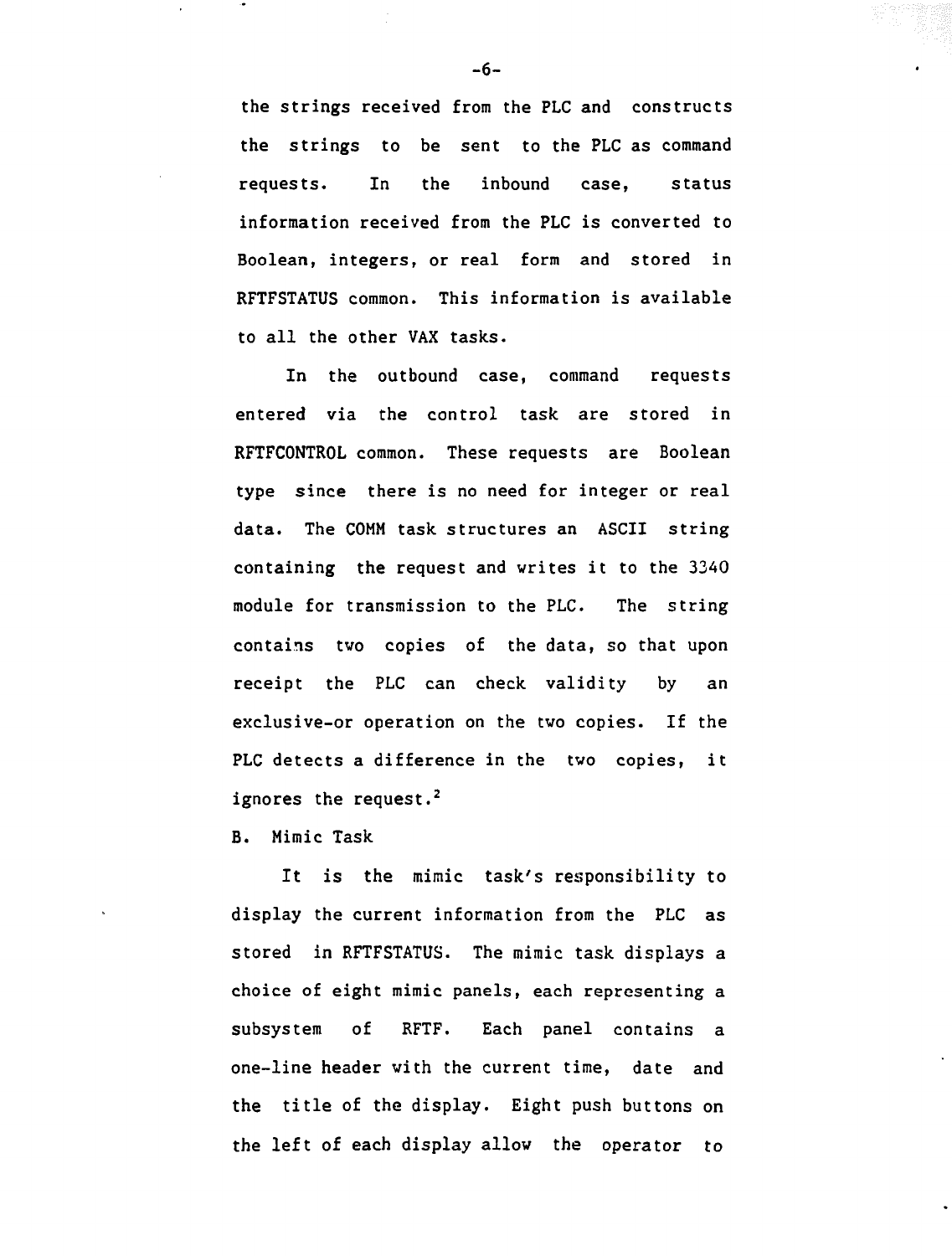switch displays as well as serve as subsystem status indicators. Each button is color coded to indicate the status of the system it represents. The following color scheme is used thoughout the displays: blue indicates an inactive condition, green indicates active and normal, yellow is caution, and red indicates an alarm or error condition. The valves and pumps are represented by symbols and labels.

The mimic task updates these displays by reading information from the common memory area, converting the values and statuses to a display format, combining this information with the static part of the display, and sending the displays to the Kinetics System display driver.<sup>3</sup> The module then updates the color monitor screen. C. Control Task

Operator control is provided by a trackball and push-button combination. The operator selects a new display or changes a valve setting by moving the screen cursor to the selected location and depressing the trackball butten. This action activates the control task, which sends information about the selected element to the communications task to be acted upon by the PLC.

 $-7-$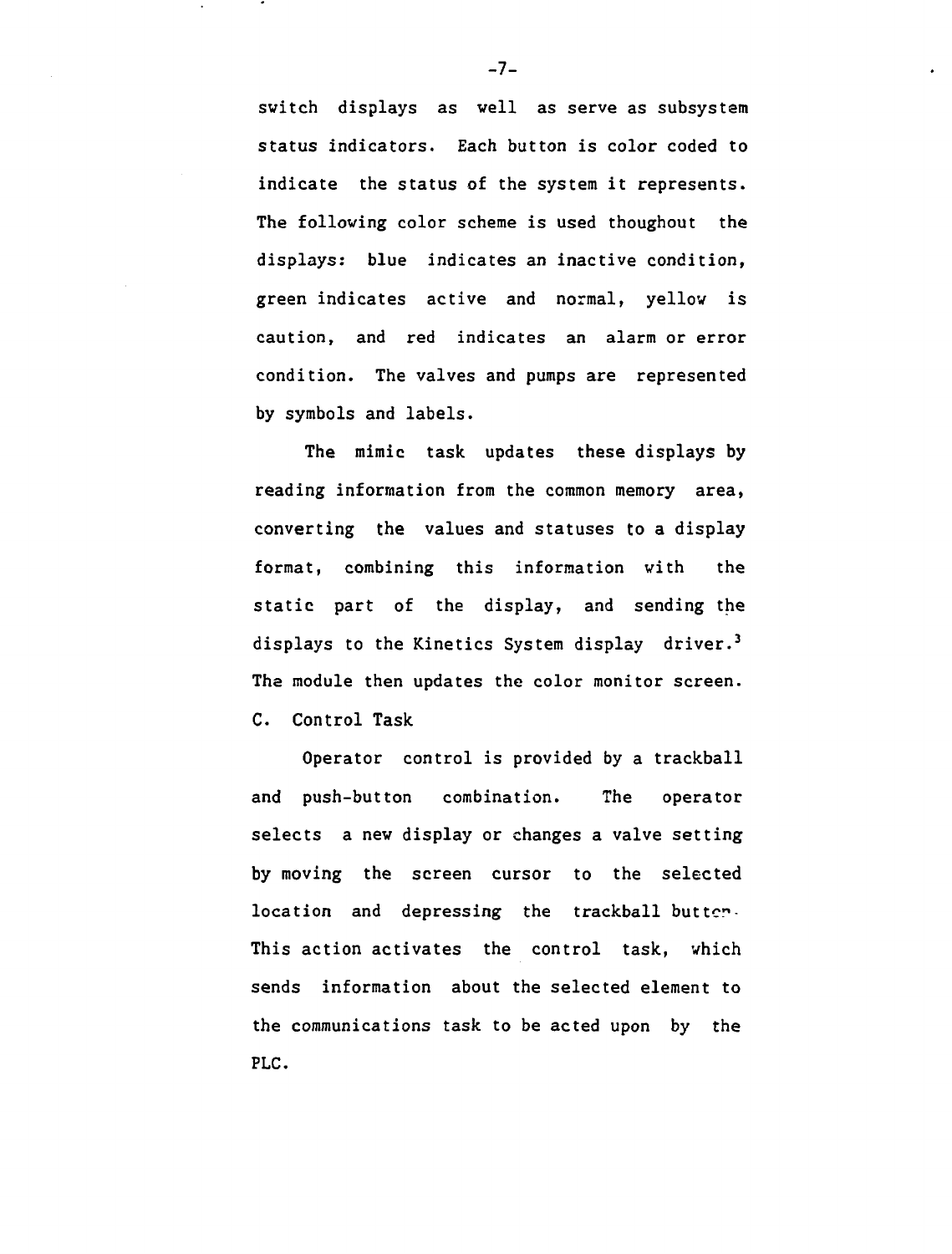D. Trend Task

The trend task is responsible for periodically archiving the data stored in the shared common area. The task, automatically activated every ten minutes, stores the common data in disk files that are later used to analyze RFTF's performance.

VI. ACKNOWLEDGMENTS

The authors wish to acknowledge P. M. Ryan and V. L. Gardner for specifying the requirements for the system.

Research sponsored by the Office of Fusion Energy, U.S. Department of Energy, under Contract No. DE-AC05-840R21400 with Martin Marietta Energy Systems, Inc.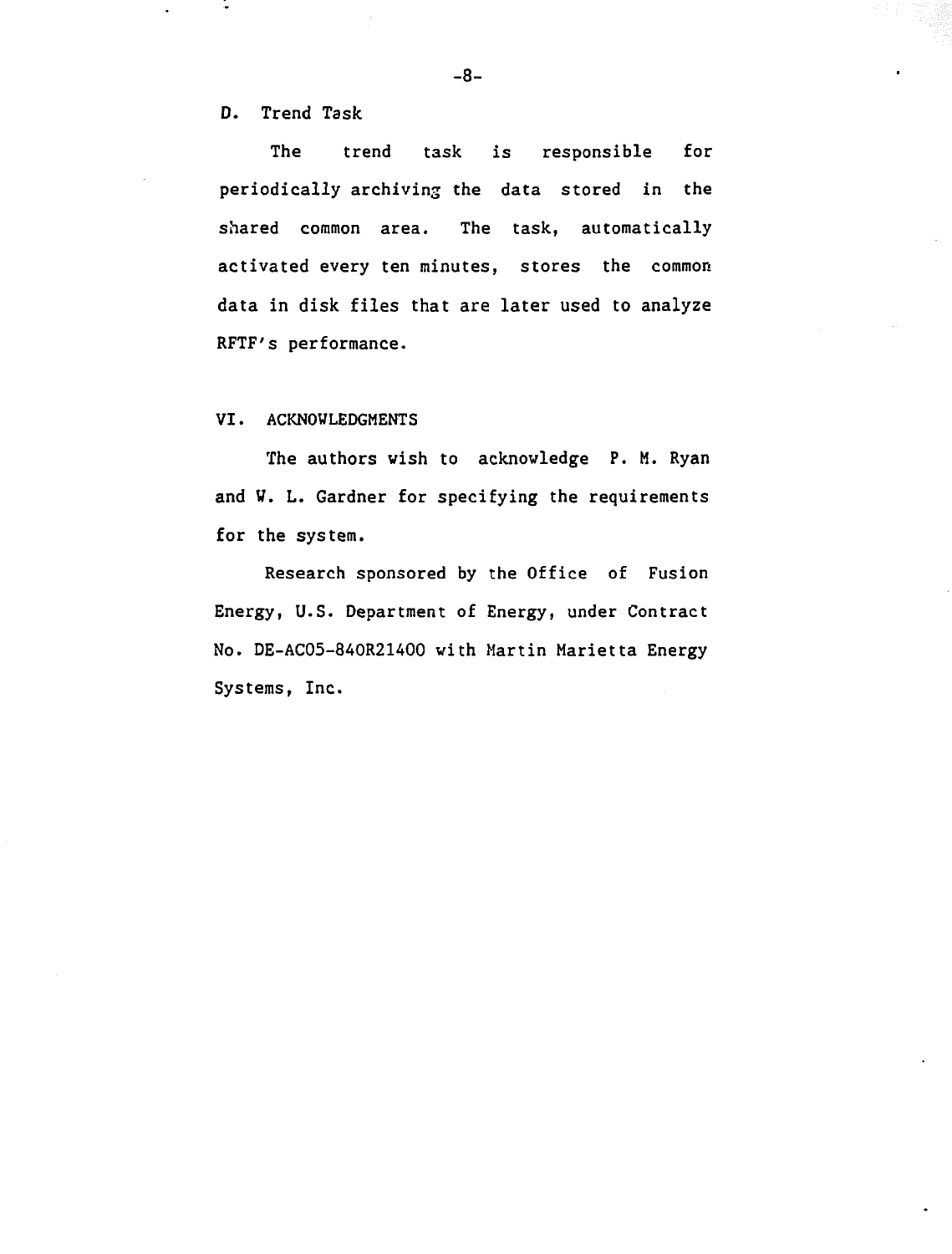#### REFERENCES

- 1. W. L. Gardner, D. J. Hoffman, H. C. McCurdy, T. J. HcManany, J. A. Moeller, P. M. Ryan, The Oak Ridge RF Test Facility, in Proceedings of the 11th Symposium on Fusion Engineering, Austin, TX, 18 November 1985.
- 2. L. R. Baylor, R. D. Burris, D. E. Greenwood, and K. A. Stewart, Design and Implementation of a Control and Data Acquisition System for Pellet Injectors, in Proceedings of the 11th Symposium on Fusion Engineering, Austin, TX, 18 November 1985.
- 3. R. D. Burris, L. R. Baylor, D. E. Greenwood, and K. A. Stewart, Design and Implementation of a Control System for a Deuterium Pellet Injector, in Proceedings of the Sixth Topical Conference on High Temperature Plasma Diagnostics, Hilton Head, SC, 9-13 March 1986.

-9-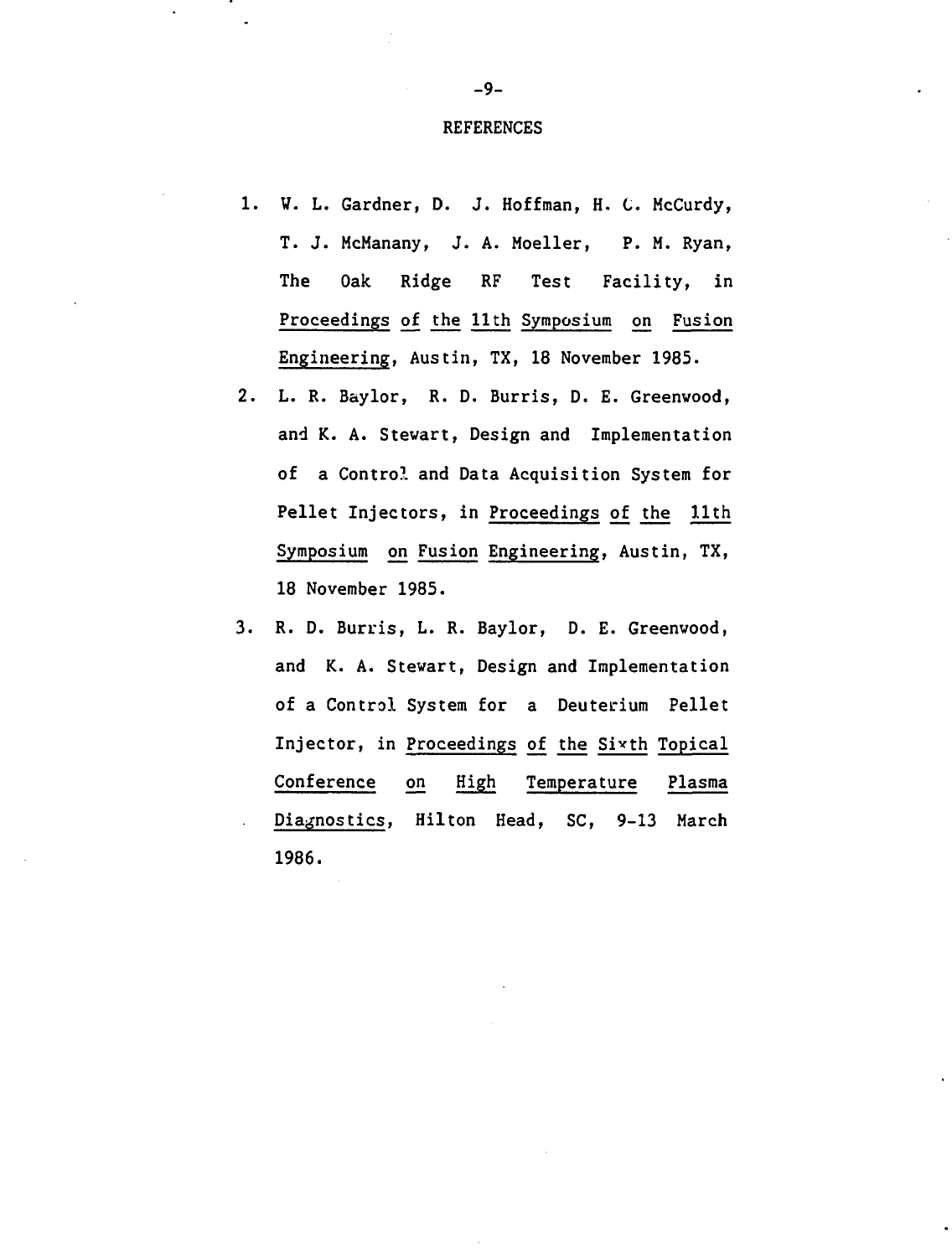## -10-

## FIGURE CAPTIONS

- Fig. 1. Artist's cutaway perspective of the RF Test Facility.
- Fig. 2. RFTF hardware layout.

 $\sim$ 

Fig. 3. RFTF software architecture.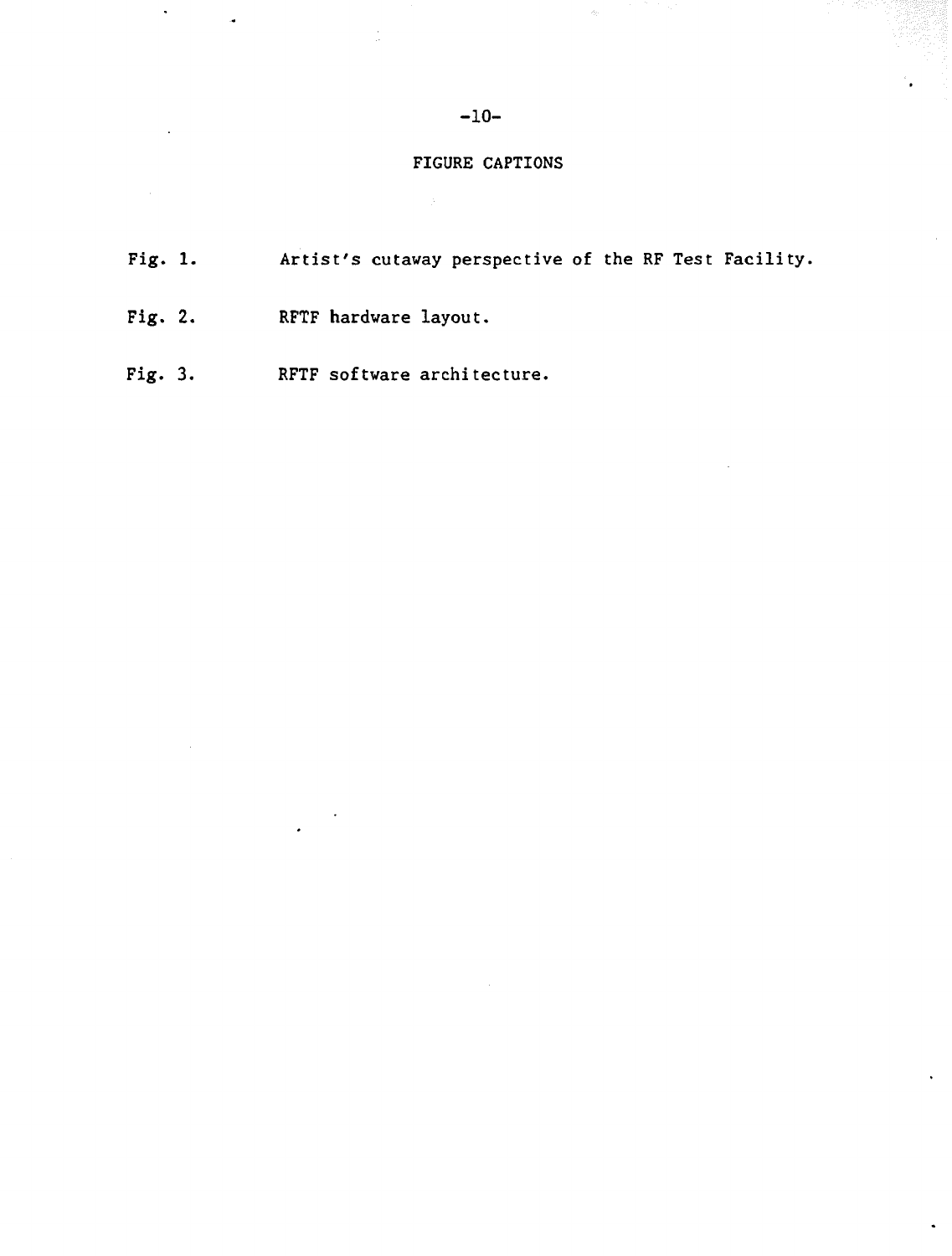# **ARTIST'S CUTAWAY PERSPECTIVE OF THE RF TEST FACILITY**

**ORNL-DWG 85-3095A FED** 

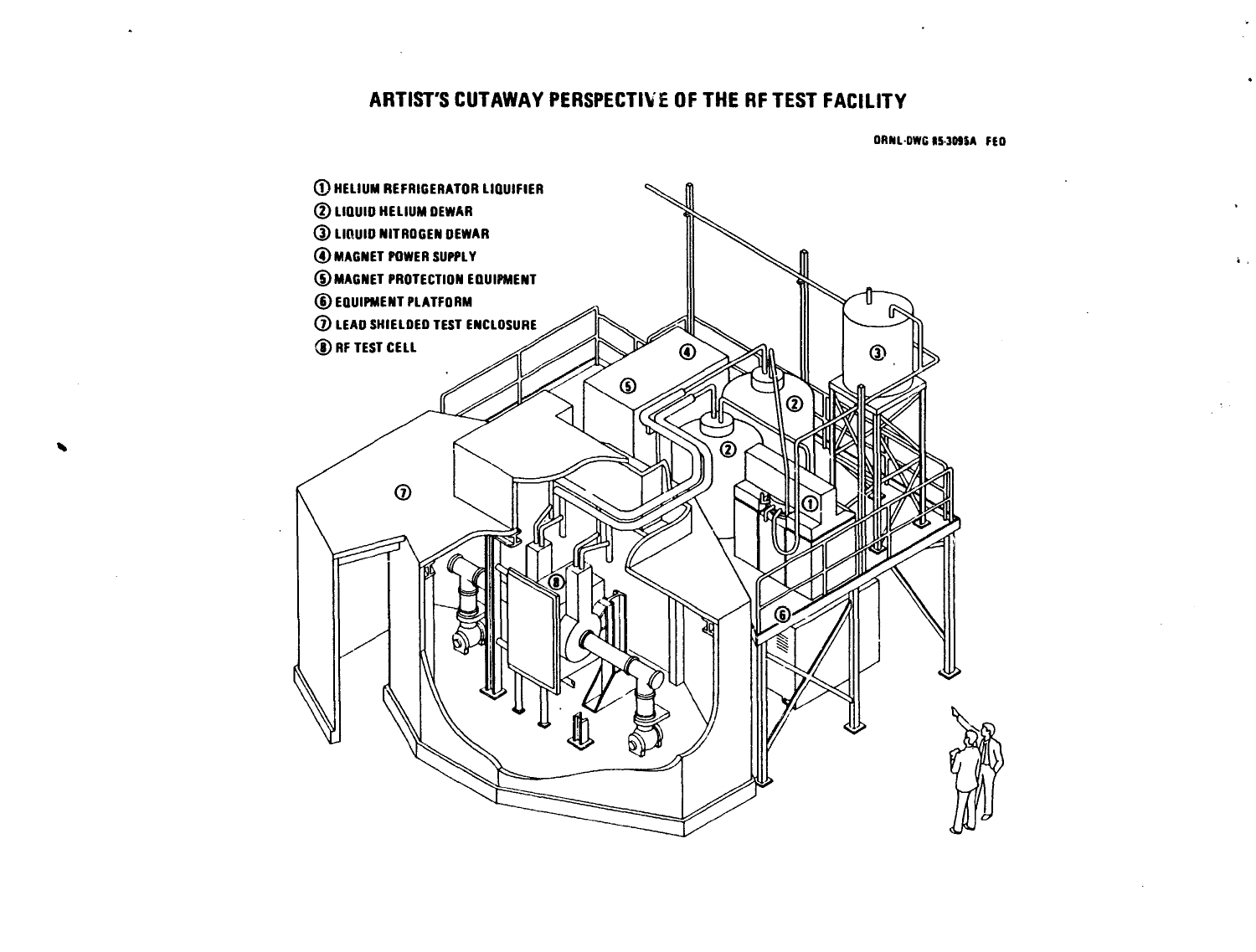

**RFTF HARDWARE LAYOUT**

 $\frac{1}{\sqrt{2}}$ 

 $\bullet$ 

 $\bullet$ 

 $\bar{\star}$ 

**ORNI-DIVG 86-2084 FED**

 $\ddot{\phantom{0}}$ 

 $\frac{1}{2}$